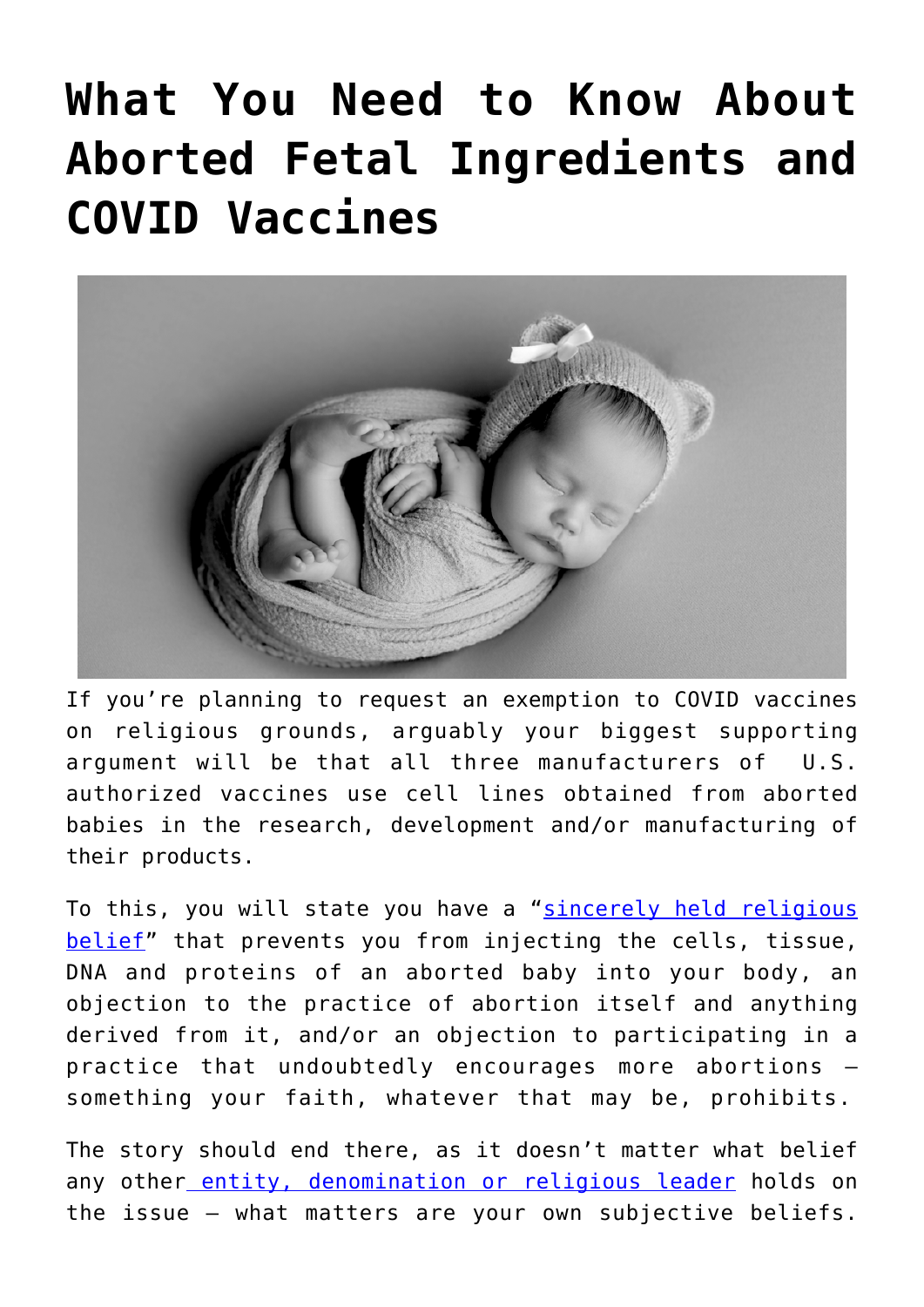However, that won't keep you from being subjected to a barrage of misinformation designed to undermine the severity of the aborted fetal issue or your right to obtain a religious exemption.

You may have been told none of the COVID vaccines contain aborted fetal ingredients, that it was just "one abortion" from a very long time ago if it does or it was so far removed from the original abortion it couldn't possibly be associated with any religious or ethical issues. Why? Because there's a concerted effort to undermine the grounds for the religious exemption so that more people are vaccinated.

Yet, all three COVID vaccines currently authorized by the U.S. Food and Drug Administration (FDA) for emergency use have [used](https://ldh.la.gov/assets/oph/Center-PHCH/Center-PH/immunizations/You_Have_Qs_COVID-19_Vaccine_FAQ.pdf) [aborted fetuses](https://ldh.la.gov/assets/oph/Center-PHCH/Center-PH/immunizations/You_Have_Qs_COVID-19_Vaccine_FAQ.pdf) for the research, development or manufacturing of their COVID vaccines. In addition, any vaccine that uses aborted fetal cell lines during manufacturing, like the Johnson & Johnson (J&J) vaccine, [may also contain](https://www.fda.gov/media/146304/download) residual cells, DNA or proteins from an aborted baby.

## **Johnson & Johnson's COVID vaccine and the PER.C6 cell line**

On April 1, 2021, Reuter[s published an article](https://www.reuters.com/article/factcheck-johnson-aborted/fact-check-johnson-johnsons-covid-19-vaccine-does-not-contain-aborted-fetal-cells-idUSL1N2LU1T9) entitled, "Fact check-Johnson & Johnson's COVID-19 vaccine does not contain aborted fetal cells." The article purported to tell readers J&J's "vaccine used lab-replicated fetal cells (known as fetal cell lines) during its production process," but does not itself contain any fetal cells.

It then listed the ingredients found in the J&J shot and linked to the FDA's "[Fact Sheet for Recipients and](https://www.fda.gov/media/146305/download) [Caregivers,](https://www.fda.gov/media/146305/download)" which states:

*"The ingredients of the Janssen COVID-19 vaccine can be seen in a fact sheet by the Food and Drug Administration (FDA)*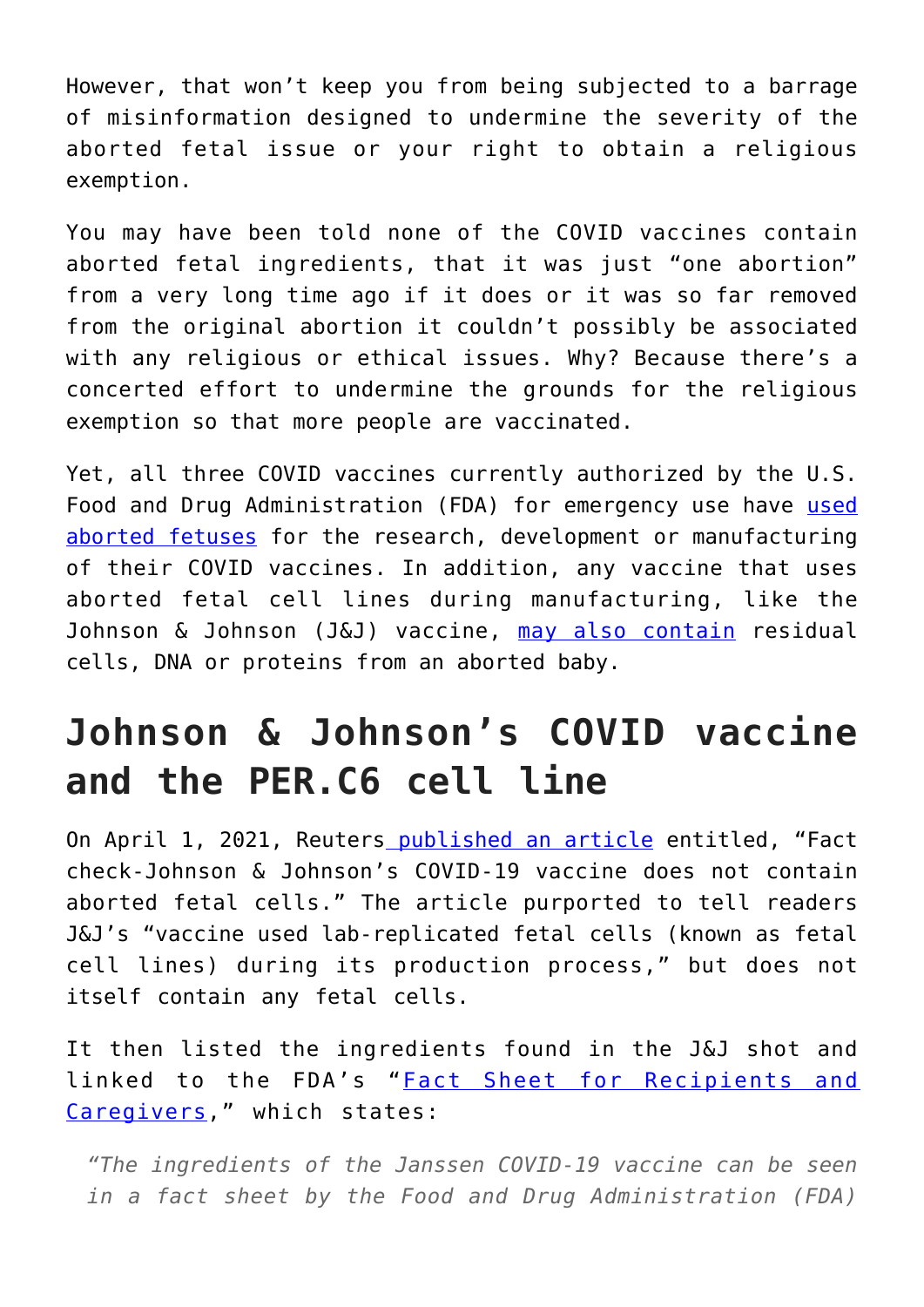*[here.](https://www.fda.gov/media/146305/download) These are: recombinant, replication-incompetent adenovirus type 26 expressing the SARS-CoV-2 spike protein, citric acid monohydrate, trisodium citrate dihydrate, ethanol, 2-hydroxypropyl-β-cyclodextrin (HBCD), polysorbate-80, sodium chloride."*

While it's true the FDA's fact sheet for recipients excludes aborted fetal ingredients, it's not true that J&J's vaccine, developed in conjunction with [Janssen Research & Development,](https://www.janssen.com/emea/emea/janssen-vaccine-technologies) [Inc.](https://www.janssen.com/emea/emea/janssen-vaccine-technologies) (a subsidiary owned by J&J) does not contain cells, DNA or proteins from an aborted fetus.

The FDA concealed this information from their fact sheet for "recipients," and Reuters either intentionally misled the public or failed to adequately fact-check their facts.

According to the FDA's [EUA fact sheet for Healthcare Providers](https://www.fda.gov/media/146304/download) - who are responsible for providing *[informed consent](https://www.ncbi.nlm.nih.gov/books/NBK430827/)* to their patients — the "Ad26 vector expressing the SARS-CoV-2 S protein in J&J's vaccine is grown in PER.C6 TetR cells."

According to [Janssen's website](https://www.janssen.com/emea/emea/janssen-vaccine-technologies), "The SARS-CoV-2 vaccine research program is leveraging Janssen's AdVac® and PER.C6® technologies in an effort to help combat the current COVID-19 pandemic." The FDA's EUA fact sheet for Healthcare Providers and the [Janssen COVID-19 Vaccine EUA Letter of Authorization](https://www.janssenlabels.com/emergency-use-authorization/Janssen%20COVID-19%20Vaccine-EUA.pdf) issued by the agency further state:

*Each 0.5 mL dose of Janssen COVID-19 Vaccine is formulated to contain 5×1010 virus particles (VP) and the following inactive ingredients: citric acid monohydrate (0.14 mg), trisodium citrate dihydrate (2.02 mg), ethanol (2.04 mg), 2 hydroxypropyl-β-cyclodextrin (HBCD) (25.50 mg), polysorbate-80 (0.16 mg), sodium chloride (2.19 mg). Each dose may also contain residual amounts of host cell proteins (≤0.15 mcg) and/or host cell DNA (≤3 ng).*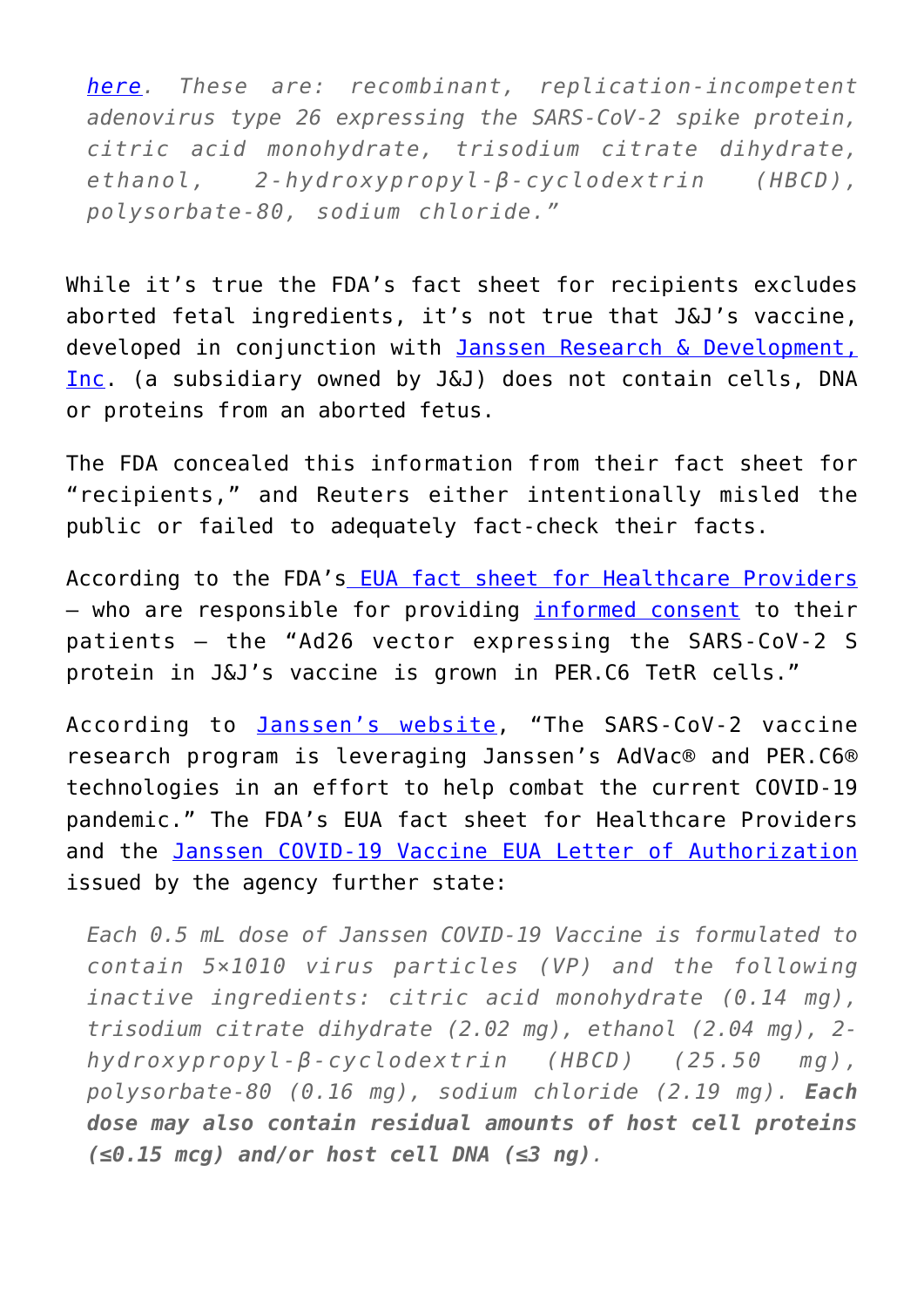The "host cell proteins" and/or "host cell DNA" is referring to the PER.C6 cell line used to [culture the AD26 vector](https://www.nature.com/articles/s41541-020-00243-x), and the language used is consistent with the [vaccine package](https://www.immunize.org/fda/) [inserts](https://www.immunize.org/fda/) for other vaccines that contain aborted fetal cells, DNA and proteins.

The PER.C6 [tumorigenic cell line](https://www.fda.gov/vaccines-blood-biologics/biologics-research-projects/investigating-viruses-cells-used-make-vaccines-and-evaluating-potential-threat-posed-transmission) came from the retinal cells of a [healthy 18 week-old fetus](https://www.gmp-creativebiolabs.com/per-c6-cell-lines_74.htm) aborted for social reasons in 1985. In addition to the PER.C6 cell line, J&J used the [MRC-5](https://www.nature.com/articles/s41586-020-2607-z) [aborted fetal cell](https://www.nature.com/articles/s41586-020-2607-z) line in testing. The [MRC-5 cell line](https://www.coriell.org/0/Sections/Search/Sample_Detail.aspx?Ref=AG05965-C) was developed in Sept. 1966 from lung tissue taken from an aborted fetus at 14-weeks gestation.

A [transcript of a meeting](https://thevaultproject.org/wp-content/uploads/2021/10/FDA-VRBPAC-Transcrip-5162001.pdf) held May 2001 by the FDA Vaccines and Related Biological Products Advisory Committee (VRBPAC) contains a discussion of the origins of both the PER.C6 — used in J&J's vaccine — and the HEK 293 fetal cell line used for research and development of mRNA vaccines, Pfizer and Moderna.

In this document, which has since been removed from the [FDA's](https://www.fda.gov/ohrms/dockets/ac/01/transcripts/3750t1_01.pdf) [website,](https://www.fda.gov/ohrms/dockets/ac/01/transcripts/3750t1_01.pdf) [Dr. Alex Van der Eb,](https://prabook.com/web/alex_jan_van_der.eb/610816) a Dutch molecular biologist and virologist, is quoted:

*"So I isolated retina from a fetus, from a healthy fetus as far as could be seen, of 18 weeks old. There was nothing special with a family history or the pregnancy was completely normal up to the 18 weeks, and it turned out to be a socially indicated abortus — abortus provocatus, and that was simply because the woman wanted to get rid of the fetus."*

Van der Eb said the father was unknown, which was the reason why the abortion was requested. He explained:

*"There was permission, et cetera, and that was, however, was in 1985, ten years before this. This shows that the cells were isolated in October, 1985, Laeiden University in my lab. At that time already '85, I should say the cells were frozen,*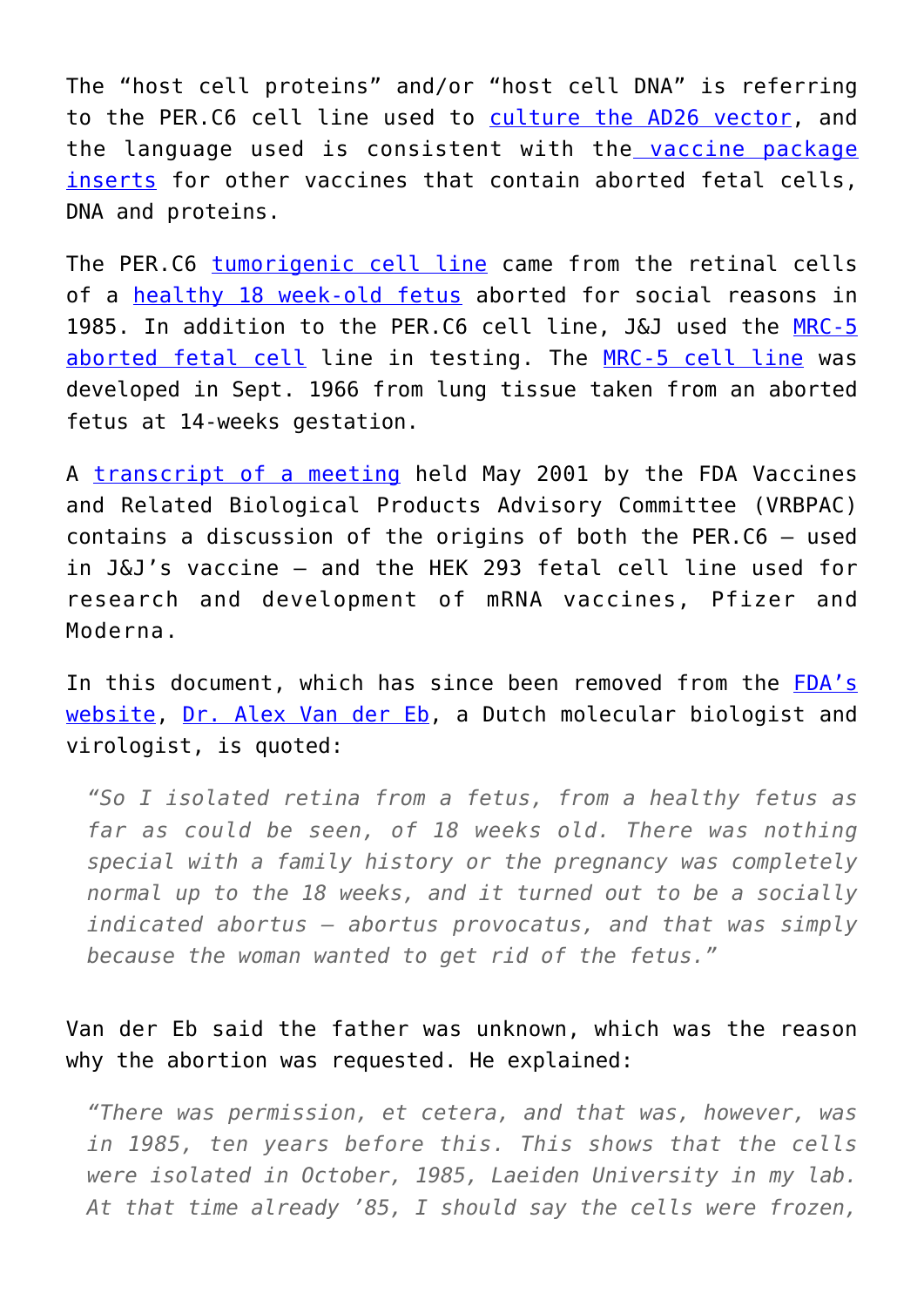*stored in liquid nitrogen, and in 1995 one of these was thawed for the generation of the PER.C6 cells.*

*"And this is the final slide just showing you some comparisons between [HEK] 293 and PER.C6. Again, I remind you that both cell lines were made in my lab for different reasons. The objective, as I indicated, is for 293 — was basic research, and we have done many different transformation studies after that, not transformation studies, but gene expressions studies with human embryonic kidney cells in the years following that up to now, I would say.*

According to Van der Eb, the PER.C6 cell line was made specifically for pharmaceutical manufacturing of adenovirus vectors. "I realize that this sounds a bit commercial, but PER. C6 were made for that particular purpose," he said.

### **Pfizer's COVID vaccine and the HEK 293 cell line**

In a paper [published](https://www.biorxiv.org/content/10.1101/2020.09.08.280818v1.full) September 2020 detailing the Pfizer/BioNTech vaccine's development, Pfizer and BioNTech scientists said their COVID vaccine had been tested using the HEK 293 aborted fetal cell line.

"HEK" stands for "human embryonic kidney, and "293" is the number of aborted fetal experiments that took place prior to [establishing the cell line.](https://cogforlife.org/per-c6-hek-293/)

[Researchers explained](https://www.biorxiv.org/content/10.1101/2020.09.08.280818v1.full.pdf) they used HEK 293 in a neutralization assay to detect the presence of antibodies  $-$  a test to make sure the vaccine worked as it should — and they transfected HEK 293 cells to test expression.

A [U.S. patent](http://patft.uspto.gov/netacgi/nph-Parser?Sect1=PTO1&Sect2=HITOFF&d=PALL&p=1&u=%2Fnetahtml%2FPTO%2Fsrchnum.htm&r=1&f=G&l=50&s1=10,669,322.PN.&OS=PN/10,669,322&RS=PN/10,669,322) describes how Pfizer and BioNTech made RNA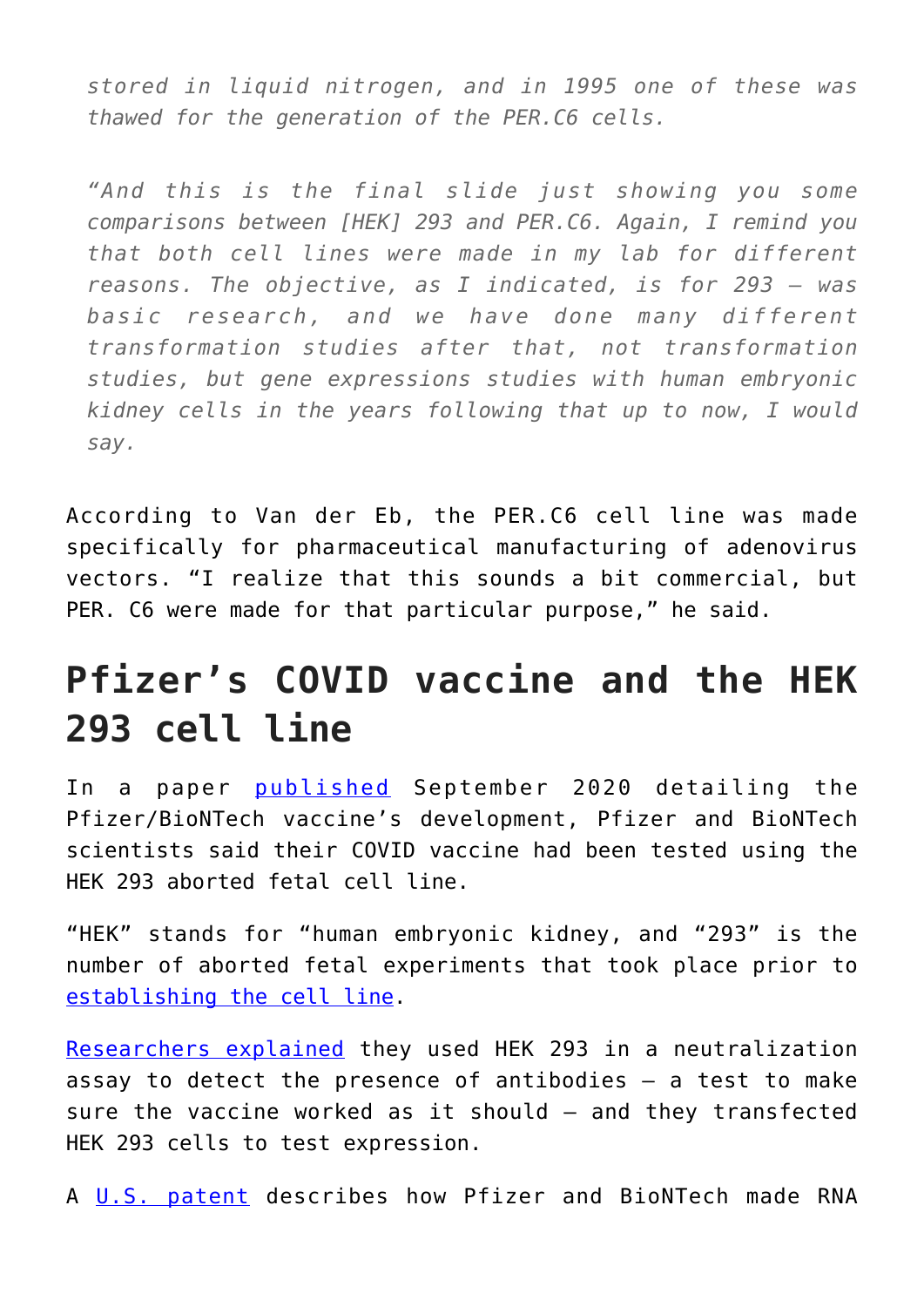molecules encoding fusion proteins (like the spike protein) using a variety of cell lines, including HEK 293, and tested them in development.

### During a **VRBPAC** meeting, Van der Eb stated:

*"The 293 cell was made by Frank Graham in 1973 from human embryonic kidney cells that were made from fetal tissue one year ago by myself one year before that, so that was in 19 probably in 1972, whereas the PER.C6 cell was made by Ron Bout and Frits Fallaux in 1995 from embryonic retina cultures that were made from fetal tissue by me ten years before that, in 1985."*

#### Van der Eb went on to explain the origin of HEK 293:

*"So the Kidney material, the fetal kidney material was as follows. The kidney of the fetus was, with an unknown family history, was obtained in 1972 probably. The precise date is not known anymore.*

*The fetus, as far as I can remember was completely normal. Nothing was wrong. The reasons for the abortion were unknown to me. I probably knew it at the time, but it got lost, all this information."*

Van der Eb said after the abortion was performed the kidneys were isolated from the fetus, and kidney cells were isolated from the kidneys.

To isolate kidney cells, "the surrounding membranes were removed as completely as possible, and the kidneys were then minced with scissors, trypsinized, and the cells that were recovered after removing the trypsin were cultured in medium containing bovine serum, calf serum," Van der Eb explained. "That is what we know."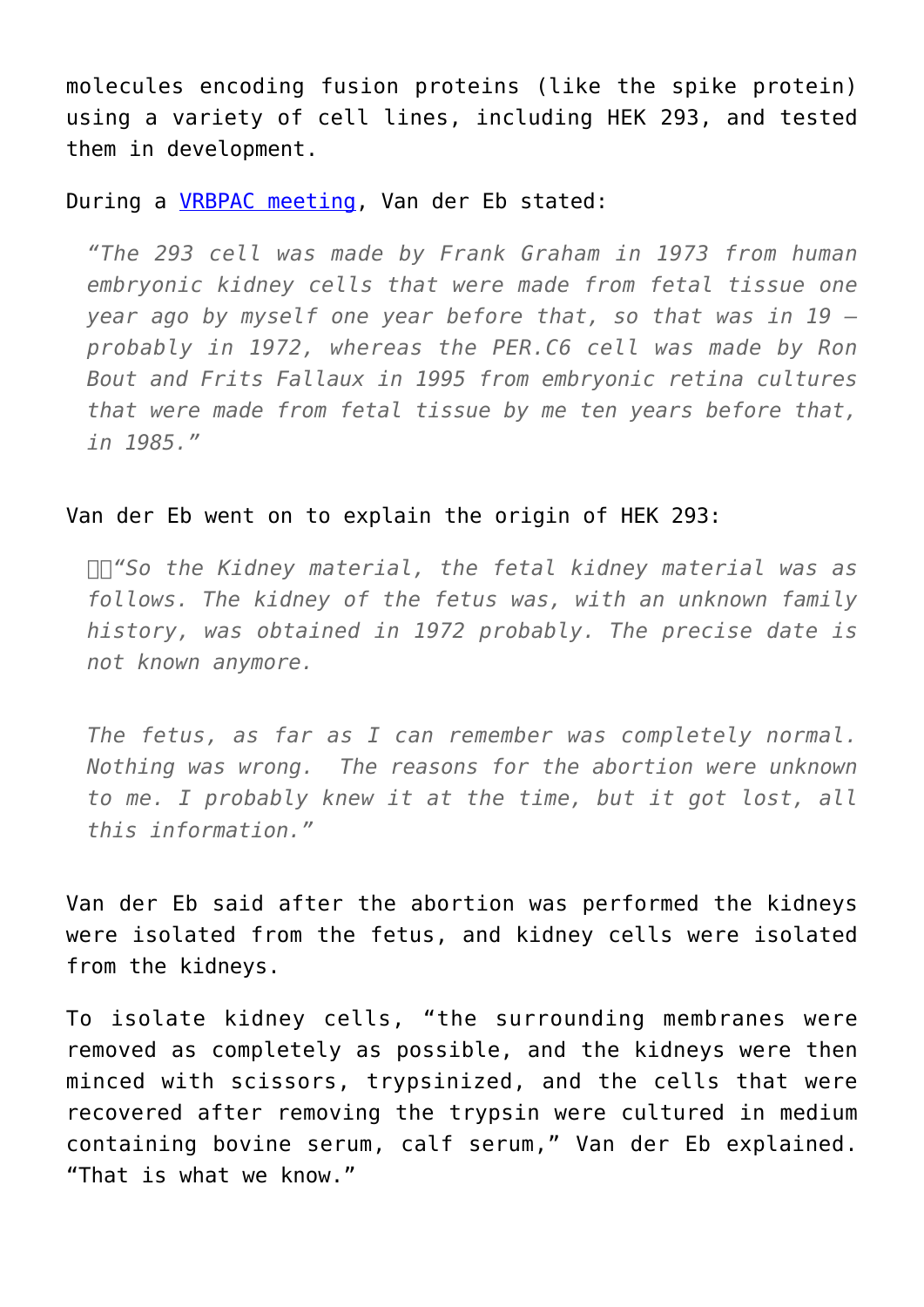Van der Eb said multiple experiments took place in the "same general area at the time" with "other human cell cultures," and numerous experiments occurred before establishing the 293 cell line.

"We also tried human diploid skin fibroblasts for transformation, never any positive result," Van der Eb said. "We also have tried human embryonic lung cells."

According to Dr. Alan Wong, M.D., author of "[The Ethics of](https://www.pdcnet.org/C1257D43006C9AB1/file/5265B61D5497F52585257D94004802BB/$FILE/ncbq_2006_0006_0003_0077_0099.pdf) [HEK-293,](https://www.pdcnet.org/C1257D43006C9AB1/file/5265B61D5497F52585257D94004802BB/$FILE/ncbq_2006_0006_0003_0077_0099.pdf)" to develop a cell line using tissue from an aborted fetus, the agent "must arrange for the tissue to be taken from the dead fetus (assuming that the one doing so is sure that the fetus is already dead) and be delivered to him, or obtain the tissue himself."

"Furthermore, there is the issue of obtaining consent for use of fetal tissue, which is usually done before the abortion is performed, given that the tissue is best worked on while it is fairly "fresh," and that it may not be appropriate to obtain consent after the abortion because of the potential emotional stress of the mother," Wong wrote.

According to [Dr. C. Ward Kischer, Ph.D.](https://www.pdcnet.org/C1257D43006C9AB1/file/5265B61D5497F52585257D94004802BB/$FILE/ncbq_2006_0006_0003_0077_0099.pdf), a leading authority on human embryology, the abortion must be pre-arranged in order to have researchers available to immediately preserve the tissue. "In order to sustain 95% of the cells, the live tissue would need to be preserved within 5 minutes of the abortion," stated Dr. Kischer.

According to Antonio G. Spagnolo, author of "[Fetal Tissue](https://www.ewtn.com/catholicism/library/fetal-tissue-transplants-and-abortion-12188) [Transplants and Abortion,](https://www.ewtn.com/catholicism/library/fetal-tissue-transplants-and-abortion-12188) "The need for fetal tissue to be in an excellent state of preservation and fully viable would imply that at the time of removal the fetus would have to be in a viable state."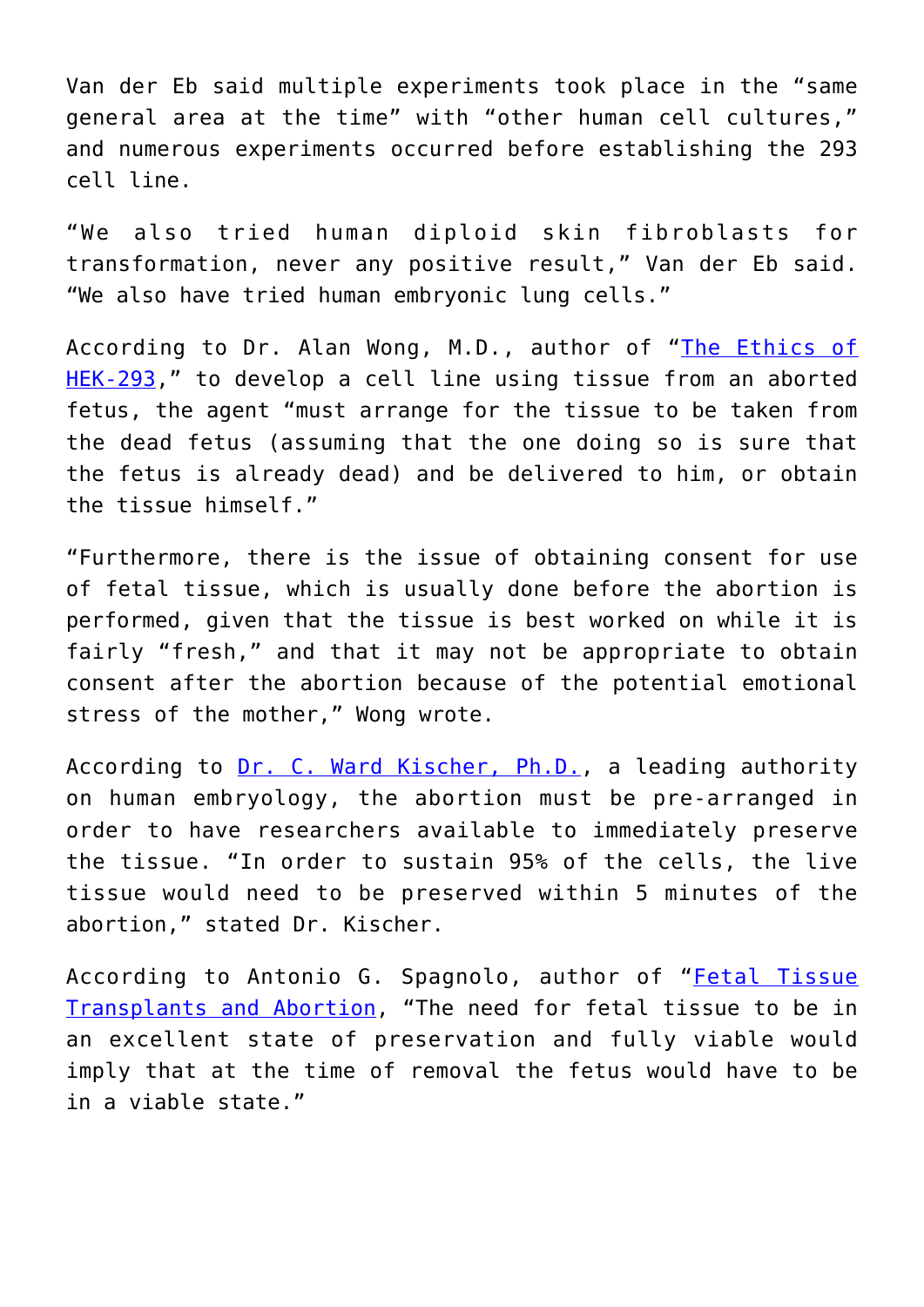## **Project Veritas releases video on Pfizer and HEK 293 aborted fetal cell line**

On Oct. 6, 2021, Project Veritas [released the fifth video](https://www.projectveritas.com/news/pfizer-leaks-whistleblower-goes-on-record-reveals-internal-emails-from-chief/) in its COVID vaccine investigative series featuring an interview with Melissa Strickler, a Manufacturing Quality Auditor with Pfizer. Strickler leaked internal emails showing corporate executives telling staff to be secretive about the use of human fetal tissue in laboratory testing of the COVID vaccine.

Vanessa Gelman, Pfizer Senior Director of Worldwide Research said in a leaked email:

*"From the perspective of corporate affairs, we want to avoid having the information on fetal cells floating out there. […] The risk of communicating this right now outweighs any potential benefit we could see, particularly with general members of the public who may take this information and use it in ways we may not want out there. We have not received any questions from policymakers or media on this issue in the last few weeks, so we want to avoid raising this if possible."*

"We have been trying as much as possible to not mention the fetal cell lines. […] **One or more cell lines with an origin that can be traced back to human fetal tissue has** been used in laboratory tests associated with the vaccine program," Gelman said.

When Gelman was asked by a colleague how he should respond to a medical group who specifically asked whether Pfizer made "use of a cell line from an aborted fetus" when carrying out confirmatory tests for their vaccine, Gelman said the colleague should say: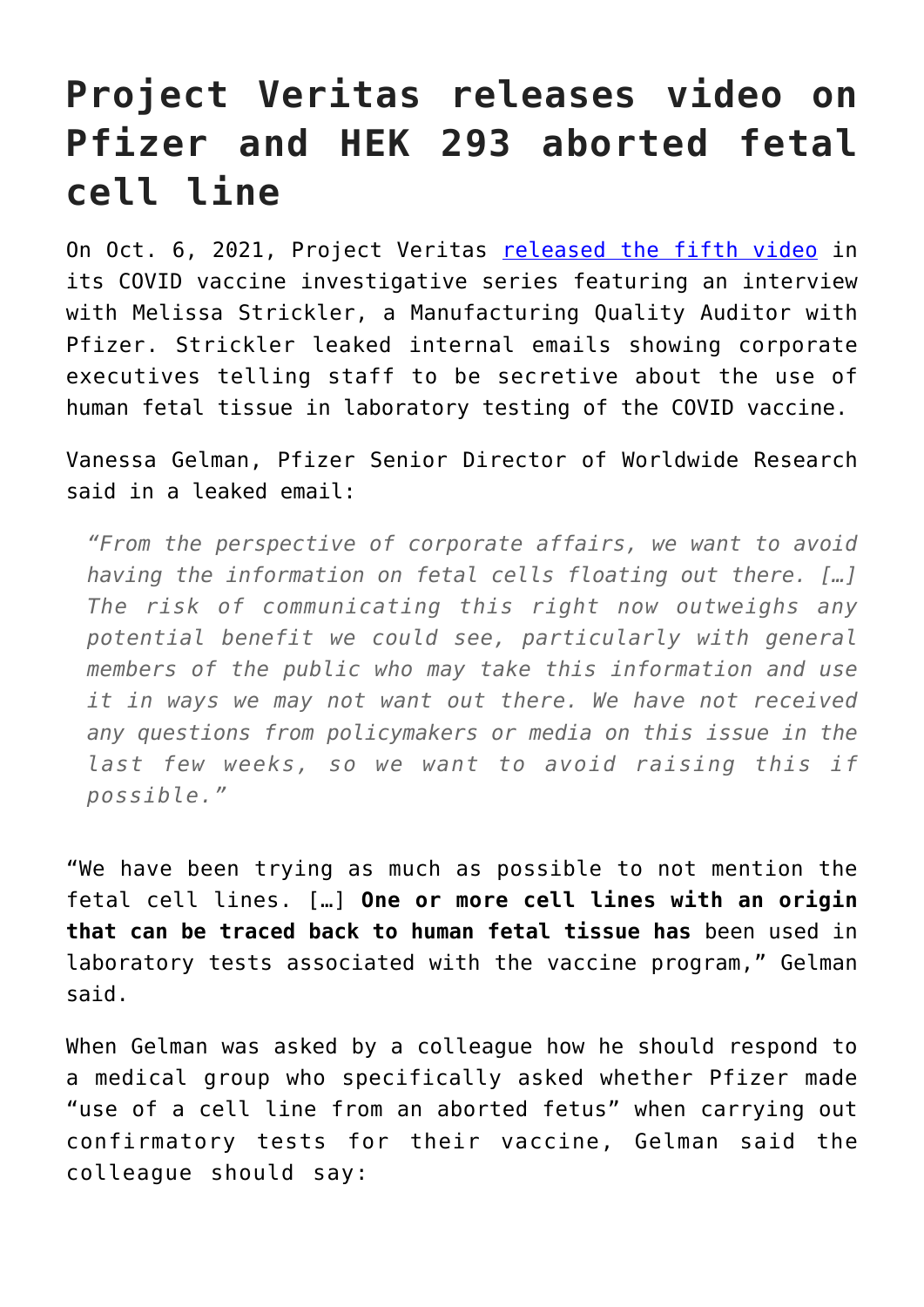"Human fetal derived cell lines are not used to produce our investigational vaccine, which consists of synthetic and enzymatically produced components," but should not disclose that one or more cell lines with an "origin that can be traced back to human fetal tissue" were used in laboratory tests associated with the vaccine program.

### **Moderna's COVID vaccine and HEK 293**

According to [Science,](https://www.science.org/content/article/abortion-opponents-protest-covid-19-vaccines-use-fetal-cells) aborted fetal cell line HEK 293 was used in the research and development of Moderna's COVID vaccine but was not used in manufacturing.

In an article published in Science on March 13, 2020, [researchers explained](https://science.sciencemag.org/content/367/6483/1260.full) they used HEK 293 cells as a medium to express the 2019-nCoV spike protein.

In a [preliminary report](https://www.nejm.org/doi/full/10.1056/NEJMoa2022483) from July 2020, researchers said in the [supplementary appendix](https://www.nejm.org/doi/suppl/10.1056/NEJMoa2022483/suppl_file/nejmoa2022483_appendix.pdf) that ACE-2-overexpressing 293T cells were used in a [neutralization assay](https://www.sciencedirect.com/topics/medicine-and-dentistry/virus-neutralization) to detect the presence of antibodies.

In an Aug. 2020 [preclinical trial report](https://www.nature.com/articles/s41586-020-2622-0) published in Nature journal, researchers transfected HEK 293 cells to test expression — [adding the vaccine](https://cogforlife.org/guidance/) in each step of development to the aborted fetal cells to see if they produced the protein as expected.

### **Many abortions take place to procure a cell line**

Cell lines [derived from aborted fetal tissue](https://www.scientificamerican.com/article/the-truth-about-fetal-tissue-research/) have been fairly commonplace in research and medicine since the creation in the 1960s of the [WI-38 cell strain,](https://www.nature.com/news/medical-research-cell-division-1.13273) which was derived at the Wistar Institute in Philadelphia, Pennsylvania, and MRC-5, which came from a Medical Research Council laboratory in London.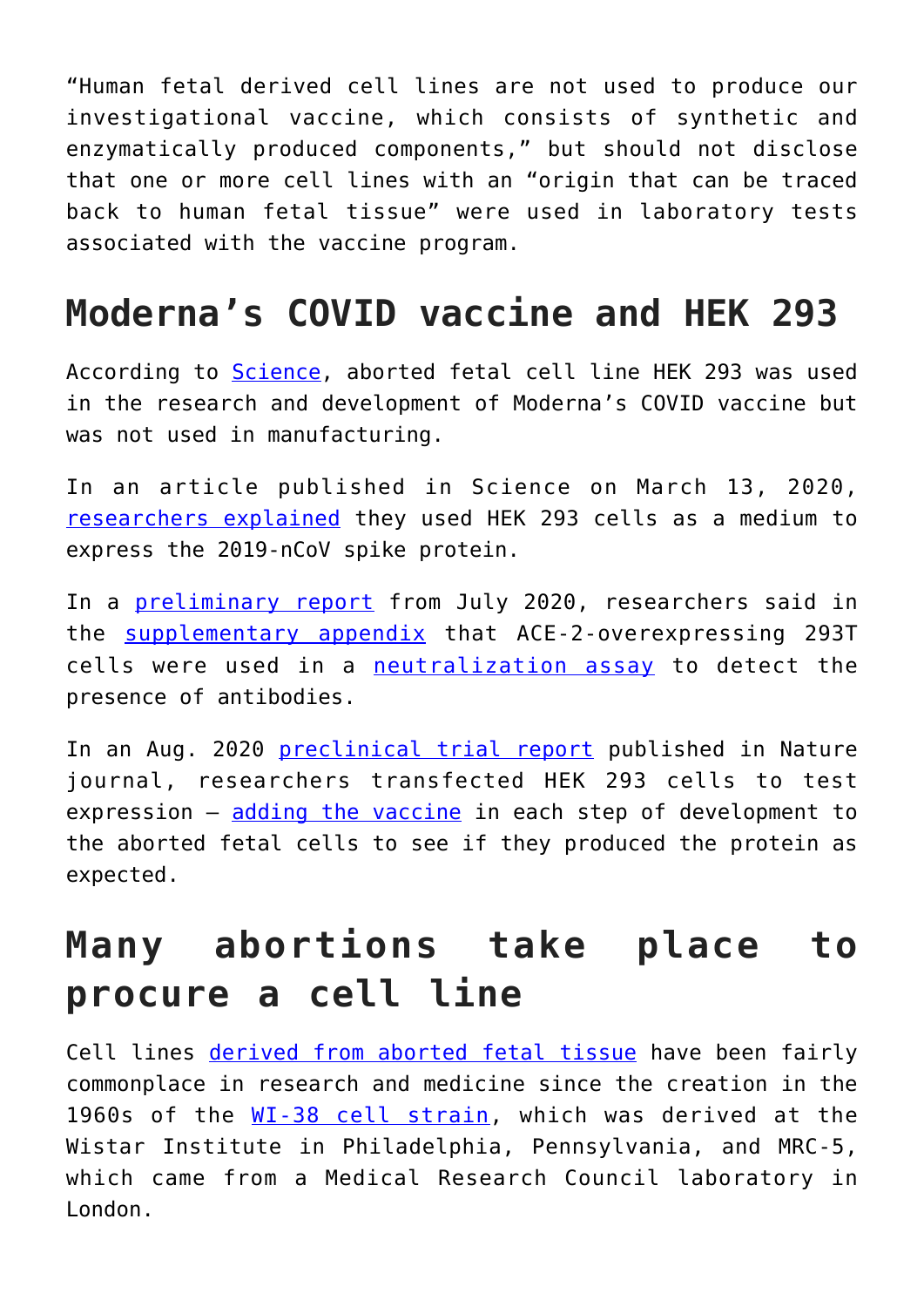[IMR-90](https://web.archive.org/web/20200316224839/http://www.atcc.org/products/all/CCL-186.aspx) came from a 16-week old aborted female and can be purchased online for \$476 a sample. [IMR-91](https://web.archive.org/web/20200316224839/https://grants.nih.gov/grants/guide/notice-files/not93-196.html) came from a male aborted baby.

Viruses multiply readily in these cells, and they are used to manufacture many vaccines, including measles, rubella, rabies, chickenpox, [shingles](https://web.archive.org/web/20200316224839/http://www.cdc.gov/vaccines/pubs/pinkbook/downloads/appendices/B/excipient-table-2.pdf), adenovirus, polio, HIV, tuberculosis, malaria and hepatitis A.

 $\Box\Box$ In the U.S., tissue is [collected at medical centers](https://www.scientificamerican.com/article/the-truth-about-fetal-tissue-research/) and clinics that perform abortions under a patchwork of laws and regulations governing consent, tissue collection and transfer (see '[Fetal tissue and the law'](https://www.nature.com/news/the-truth-about-fetal-tissue-research-1.18960#box)). From the clinics, fetal tissue is then passed to biological-research supply companies, which act as intermediaries and process the tissue before selling it to researchers.

Many abortions are performed in an effort to obtain the ideal cell line for a vaccine, and research is performed every day on [fresh human fetal tissue](https://www.scientificamerican.com/article/the-truth-about-fetal-tissue-research/) — much of it funded by the National Institutes of Health (NIH).

It is estimated that eighty elective abortions were involved in the research and final production of the current rubella vaccine  $-21$  from the original WI-1 through [WI-26](https://web.archive.org/web/20200316224839/http://info-centre.jenage.de/assets/pdfs/library/hayflick_EXP_CELL_RES_1965.pdf) fetal cell lines that failed, plus WI-38 itself, plus 67 from the attempts to isolate the rubella virus.

Two hundred ninety-three [experiments occurred](https://www.news-medical.net/life-sciences/HEK293-Cells-Applications-and-Advantages.aspx) before successfully procuring the HEK-293 cell line.

[Walvax-2](https://web.archive.org/web/20200316224839/https://www.ncbi.nlm.nih.gov/pubmed/25803132/) was created to replace the "immortal" MRC-5 aborted fetal cell line, currently used in COVID vaccine testing. At least nine babies were used in the process of obtaining the established cell line.

In 2014, the [NIH funded 164 projects](https://www.nature.com/articles/528178a#graphic) using aborted fetal tissue, at a cost of \$76 million. An analysis of NIH projects showed the tissue was used most heavily for research on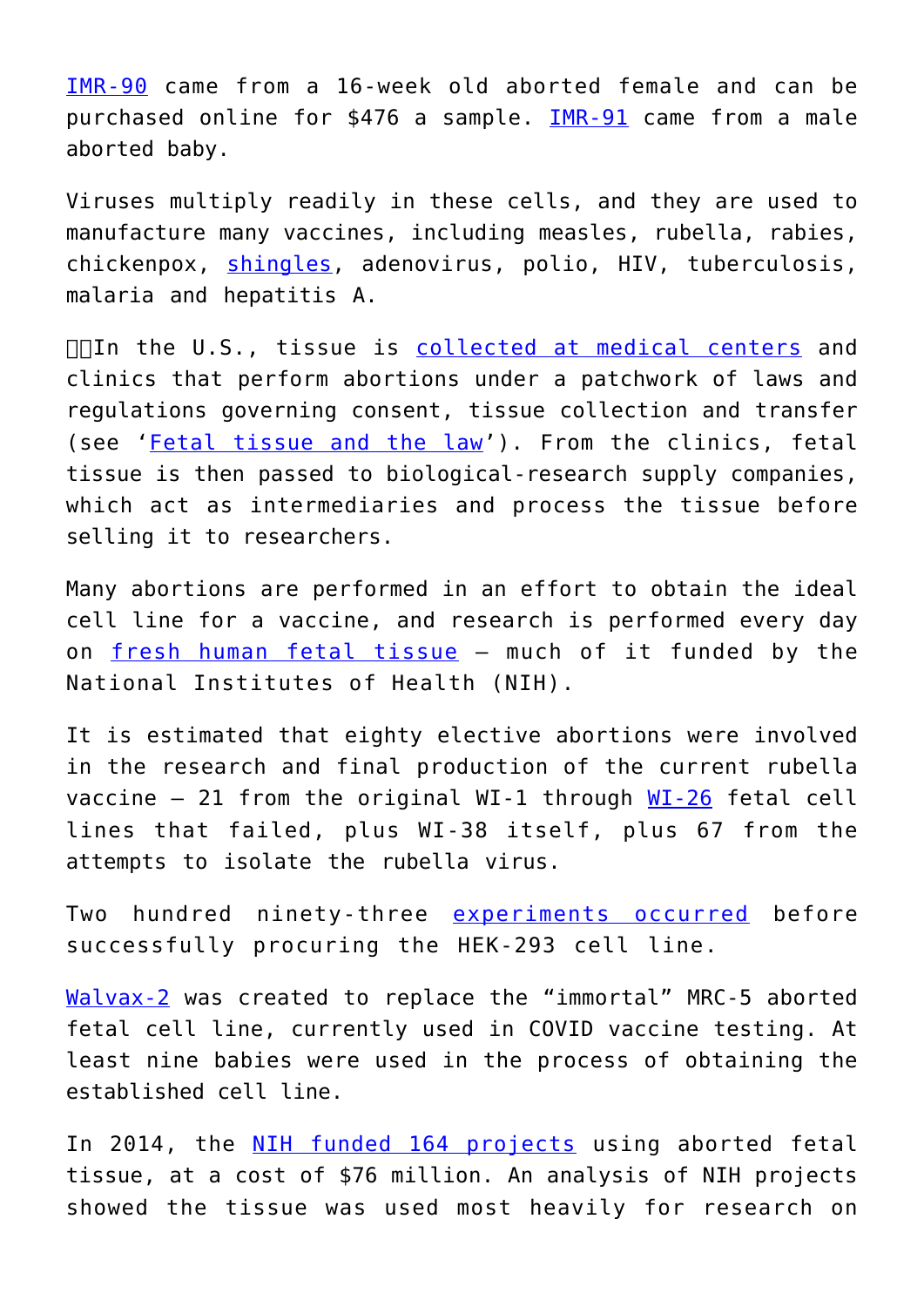infectious diseases (52%).

## **Humanized mice and COVID vaccine research**

Every month, Lishan Su [receives a small test tube](https://www.scientificamerican.com/article/the-truth-about-fetal-tissue-research/) on ice from a company in California with a piece of liver from a human fetus aborted at between 14 and 19 weeks of pregnancy. The cost is \$830 per sample.

Su and his staff at the University of North Carolina at Chapel Hill "carefully grind the liver, centrifuge it and then extract and purify liver- and blood-forming stem cells. They inject the cells into the livers of newborn mice, and allow those mice to mature." The resulting animals are the only 'humanized' mice with both functioning human liver and immune cells.

Aborted fetal tissue is used to create humanized mice, which are the type of mice [used in COVID vaccine research](https://fbresearch.org/pfizer-covid-vaccine/). According to [Kent Scientific Corporation](https://www.kentscientific.com/blog/how-humanized-mice-are-helping-the-fight-against-covid-19-and-other-diseases/) (KSC), conventional mice don't naturally become infected with COVID, so they can't be used as models for studying how the disease works or efforts to find a cure.

"Researchers working to find a vaccine or treatment for COVID-19 desperately needed a humanized mouse model, but **not just any humanized mouse**. In order to be effective as a model for COVID-19, researchers needed mice that produce a human version of the protein ACE2, which the SARS-CoV-2 virus attaches to in order to gain entrance to cells," [KSC's website](https://www.kentscientific.com/blog/how-humanized-mice-are-helping-the-fight-against-covid-19-and-other-diseases/) [states](https://www.kentscientific.com/blog/how-humanized-mice-are-helping-the-fight-against-covid-19-and-other-diseases/).

An article published Oct. 15 in [Virus Research](https://www.ncbi.nlm.nih.gov/labs/pmc/articles/PMC7423510/) stated, "[...] Animal models must show a similar course of the disease as in human beings. However, the standard inbred strains of mice are not susceptible to the COVID-19 infection, due to the